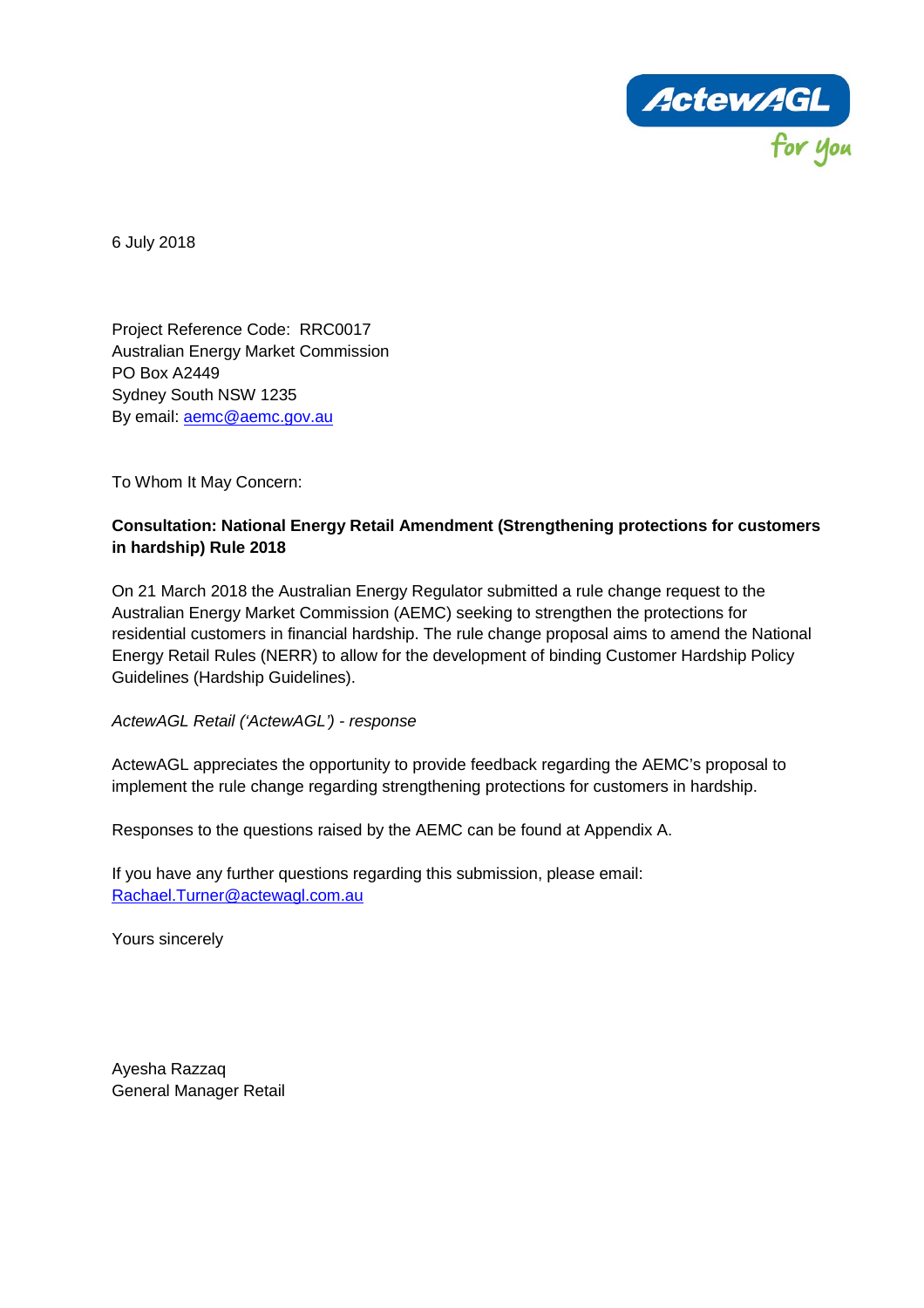#### **Question 1 Rationale for rule change - adequacy of the current approach to hardship**

*(a) To what extent do you consider that the current approach to the application of hardship policies provides adequate protections to consumers in financial difficulty?*

ActewAGL believes that the current regulatory framework is sufficient and provides adequate protections to customers in financial hardship. The National Energy Retail Law provisions, relating to customer hardship policies, clearly set out the minimum requirements that a retailer's hardship policy must contain and explicitly state that a policy needs to be approved by the AER within three months of a retailer authorisation being granted. As it stands, section 44 also allows for the AER to specify variations, meaning that it has the power to compel retailers with inadequate policies to remedy them.

*(b) Are general obligations that are more difficult to enforce leading to inadequate consumer protections?*

ActewAGL does not believe this to be the case. As already stated, the AER currently holds enforcement powers and their use of audits over the past 12 months, along with recent enforcement activity, highlights their ability and willingness to use them. ActewAGL believes that working collaboratively with retailers to remedy shortcomings is a better approach, for both the market and customers.

## **Question 2 Hardship indicators**

*(a) Do the current indicators appropriately reflect the success or failure of hardship policies in protecting consumers who are facing financial difficulty? Please explain your perspective.*

ActewAGL does not believe the current indicators are reflective of the success or failure of hardship policies. The indicators are a statistical snapshot and do not capture the highly variable nature of hardship. Specific, standard guidelines and definitions are often irrelevant as each case needs to be managed according to the individual needs of the customer in hardship and often this occurs outside of the confines of a hardship program. ActewAGL's experience has been that in many instances, the nature of a customer's issue is so complex they are often unable to meet any guideline in terms of regular payments or obligations. These customers need to first be guided and then managed, over a period of time, to a point where a regular arrangement can be put in place. These customers are not reflected in current indicators.

In the ACT, customers are afforded an additional layer of protection through the ACT Civil and Administrative Tribunal (ACAT). The ACAT has its own hardship program to which retailers are able to refer customers who cannot meet regular payments and/or or need greater levels of financial assistance than the retailer can provide. Customers under the ACAT Hardship Program are not visible in NECF reporting numbers and as such, an inaccurate view of hardship assistance within the ACT is presented to and by the AER. Whilst the ability to cross-refer has been immensely beneficial to customers in the ACT, the current reporting is not an accurate reflection of the success of hardship policies and practices within the ACT.

*(b) Should the hardship program indicators reside in the binding Hardship Guidelines as proposed or remain as separate to the Guidelines as a stand-alone requirement in the NERR? Please explain your perspective.*

As stated previously, specific indicators rarely tell the story in its entirety. The placement of indicators into binding guidelines, with the associated penalties, would likely see retailers forced to

ActewAGL House 40 Bunda Street Canberra ACT 2600 | GPO Box 366 Canberra ACT 2601 t 13 14 93 | e assist@actewagl.com.au | actewagl.com.au

ActewAGL Retail ABN 46 221 314 841 a partnership of AGL ACT Retail Investments Pty Ltd ABN 53 093 631 586 and Icon Retail Investments Limited ABN 23 074 371 207.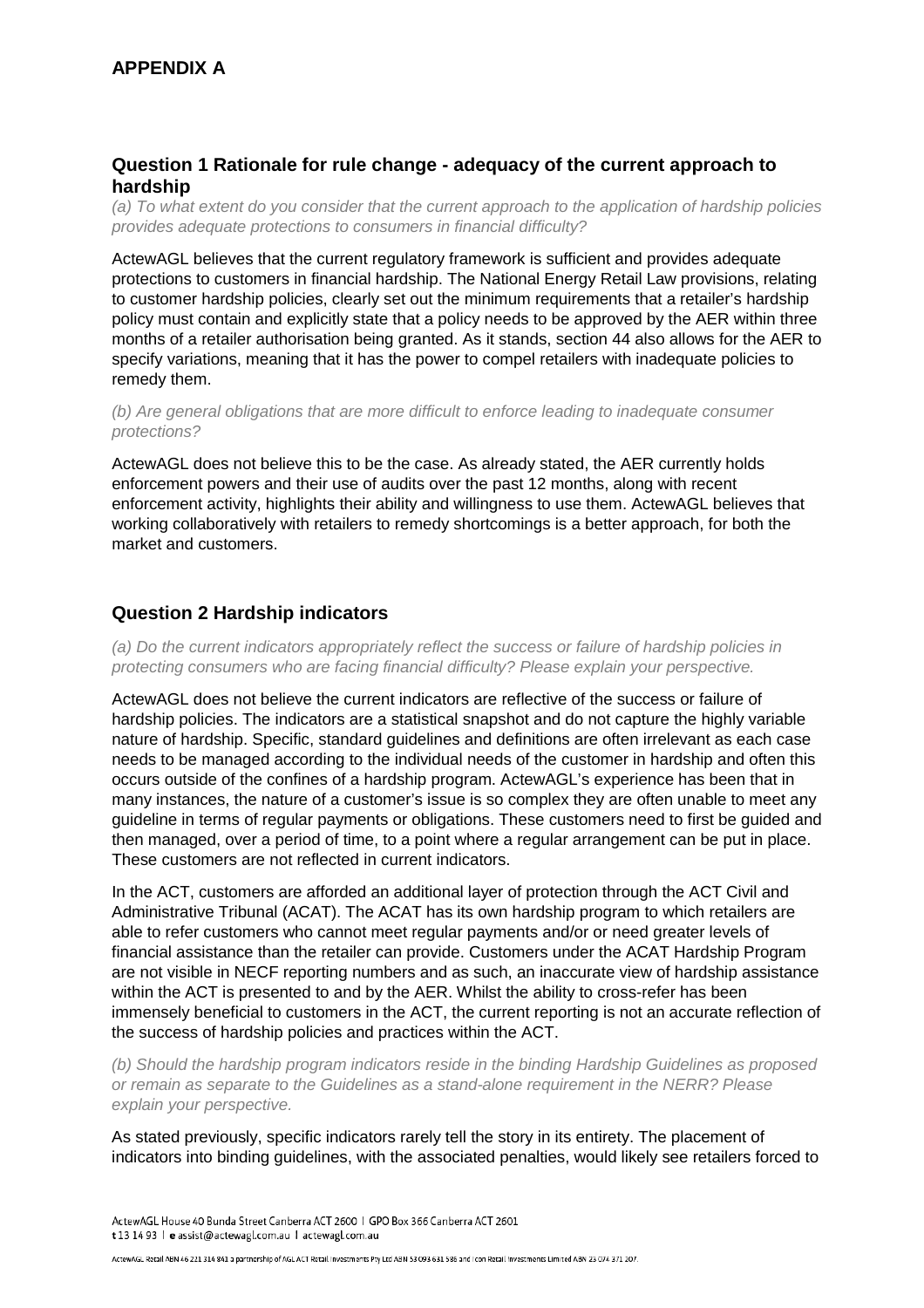'meeting metrics' and 'ticking boxes', as opposed to taking the flexible and holistic approach to hardship case management so essential for successful outcomes in this area.

### **Question 3 Proposed approach**

*(a) Are you of the view that Hardship Guidelines that include standard statements adequately protect the long-term interest of consumers in financial difficulty, while providing retailers with flexibility in how they apply hardship provisions?*

ActewAGL is not of this opinion. General obligations are more practicable as they allow more flexibility in the management of individual circumstances. The imposition of standard statements is almost certainly the precursor to the introduction of a standard hardship indicator that does not actually indicate hardship in a number of jurisdictions e.g. a customer with a debt of \$1000. In the ACT, \$1000 could be a single winter bill. Every customer who makes their payment late is not in hardship. To identify them as such and subsequently be forced to proactively contact them, to offer hardship assistance, would be both prohibitively expensive as well as potentially damaging to the truly vulnerable, given it would divert the resources needed to manage genuine hardship cases. The nature of standard statements also means that there is an increased risk of genuine hardship customers being excluded because they don't meet the standard criteria.

ActewAGL believes that the current regulatory framework is sufficient in both scope and enforceability. Should the AER wish to harmonise the approach to hardship taken by retailers, where possible and appropriate, there are more effective ways to do so.

*(b) Is there another approach that would better meet the requirements under the NERL in relation to customers in hardship, and allow retailers to meet their obligations more efficiently?*

ActewAGL would prefer to see the AER work directly and collaboratively with retailers, who they deem to have inadequate policies and practices, to remediate. In addition, given retailers are necessarily operational in their thinking and have a real world understanding of how policy changes materially impact customers, prices and systems, ActewAGL's recommendation would be that the AER convenes a series of all-day workshops, inviting retailers from all jurisdictions to attend, for the purpose of drafting and agreeing a hardship indicator checklist, relevant across jurisdictions.

The AEMO is a prime example of how collaborative working within the industry benefits all parties. AEMO runs multiple working groups throughout the year and its approach to Power of Choice epitomised good practice, in terms of inclusion and an understanding that theory and policy are not enough – minimum impacts to the market (and therefore the customer) can only be achieved when all key parties are intrinsically involved in planning and design.

#### **Question 4 Enforceability of Hardship Guidelines**

*The AER proposed that all the Hardship Guidelines be enforceable. Do you agree that all aspects of the guidelines should be enforceable? If not, what aspects of the guidelines should or should not be enforceable and why?*

As previously stated, ActewAGL disagrees with making the Hardship Guidelines enforceable. As it is currently drafted, the AER would like to make enforceable, "any matter that the AER considers necessary." This is unreasonable and does not take into account the individual nature of hardship management and jurisdictional differences. Making the Hardship Guidelines, in their entirety,

ActewAGL Retail ABN 46 221 314 841 a partnership of AGL ACT Retail Investments Pty Ltd ABN 53 093 631 586 and Icon Retail Investments Limited ABN 23 074 371 207.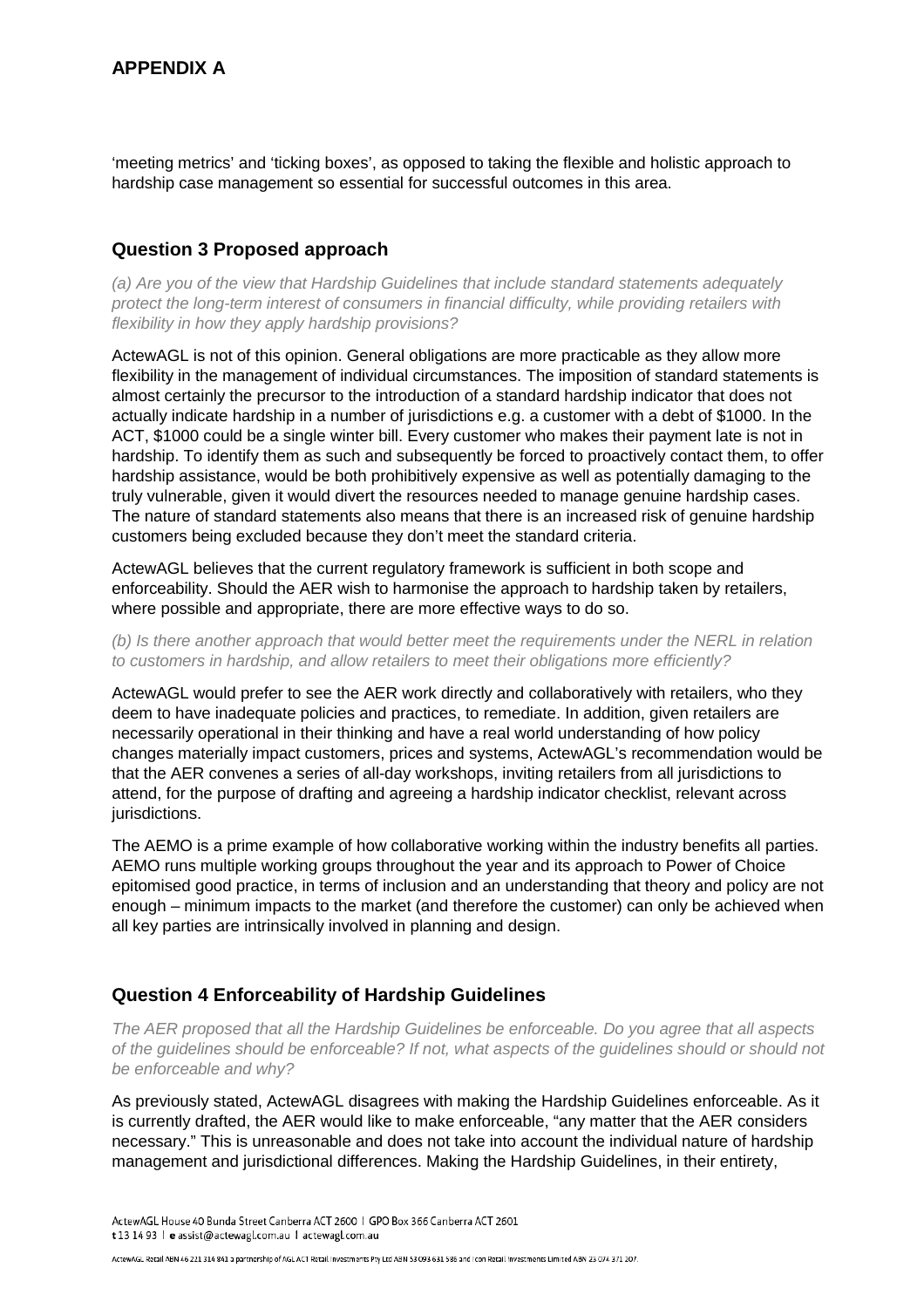enforceable will encourage retailers to do the bare minimum, as spelt out in the Guidelines. Any customer falling outside of the "standard" parameters will likely no longer receive the same assistance they are currently afforded. The removal of the differentiation and competitive factor could demotivate retailers to innovate.

# **Question 5 Implementation**

*(a) What transitional arrangements should be put in place to require that retailers amend their current policies to comply with the Hardship Guidelines, if this rule were made?*

Increased regulatory and legislative activity over the past 12 months means that retailers currently face a number of system and operational changes, all of which need to be implemented over the next 6-9 months. Whilst specific transitional arrangements will be dependent upon the content of the Hardship Guidelines, ActewAGL would advocate for the AER to consult with retailers prior to making transitional arrangements. This will ensure that the AER has a holistic picture of the scope and volume of changes currently being managed by the industry.

*(b) What aspects of the rule, if made, should be a civil penalty provision?*

The only aspect of the rule that should be made a civil penalty provision is the requirement for a retailer to have a policy, approved by the AER, within 3 months of a retailer authorisation being granted.

ActewAGL would also support a compulsory resubmission in accordance with AER-determined recurring timings, e.g. every 3 years a retailer would need to resubmit their current policy and that policy needs to be signed off by the CEO. This would ensure that retailers are regularly reviewing policies to ensure they are fit for purpose and that the policy has endorsement at the highest level. It would also give retailers a regular opportunity to make amendments and adjustments in response to operational and/or industry changes.

# **Question 6 Costs and benefits**

*(a) Please comment on the benefits and costs that have been identified, in terms of their adequacy in assessing the rule change proposal and any quantification of those factors.*

ActewAGL notes that a single paragraph in the Rule change proposal addresses the costs to retailers. Indeed, the paragraph notes that costs could be incurred due to system changes, staff training and "associated changes involved in implementing policies, systems and procedures," but nowhere is the significant cost of additional resourcing mentioned. Driving up the cost to manage a hardship program this significantly will likely see some of the more innovative incentives, created by retailers, removed. Smaller retailers, in particular, will be adversely and disproportionately affected.

#### *(b) Will improving hardship policies through the Hardship Guidelines result in a cost saving to consumers as a result in a reduction in bad debt? Please explain your perspective.*

ActewAGL is of the view that the proposed changes to the hardship guidelines will not result in a reduction of bad debt and could in fact result in an increase in accumulated debt. If hardship indicators are included in the Guidelines, they may have the effect of driving customers who are not in genuine hardship onto the program, prolonging the payment of their debt. Assistance and protection should be reserved for customers in genuine need.

ActewAGL House 40 Bunda Street Canberra ACT 2600 | GPO Box 366 Canberra ACT 2601 t 13 14 93 | e assist@actewagl.com.au | actewagl.com.au

ActewAGL Retail ABN 46 221 314 841 a partnership of AGL ACT Retail Investments Pty Ltd ABN 53 093 631 586 and Icon Retail Investments Limited ABN 23 074 371 207